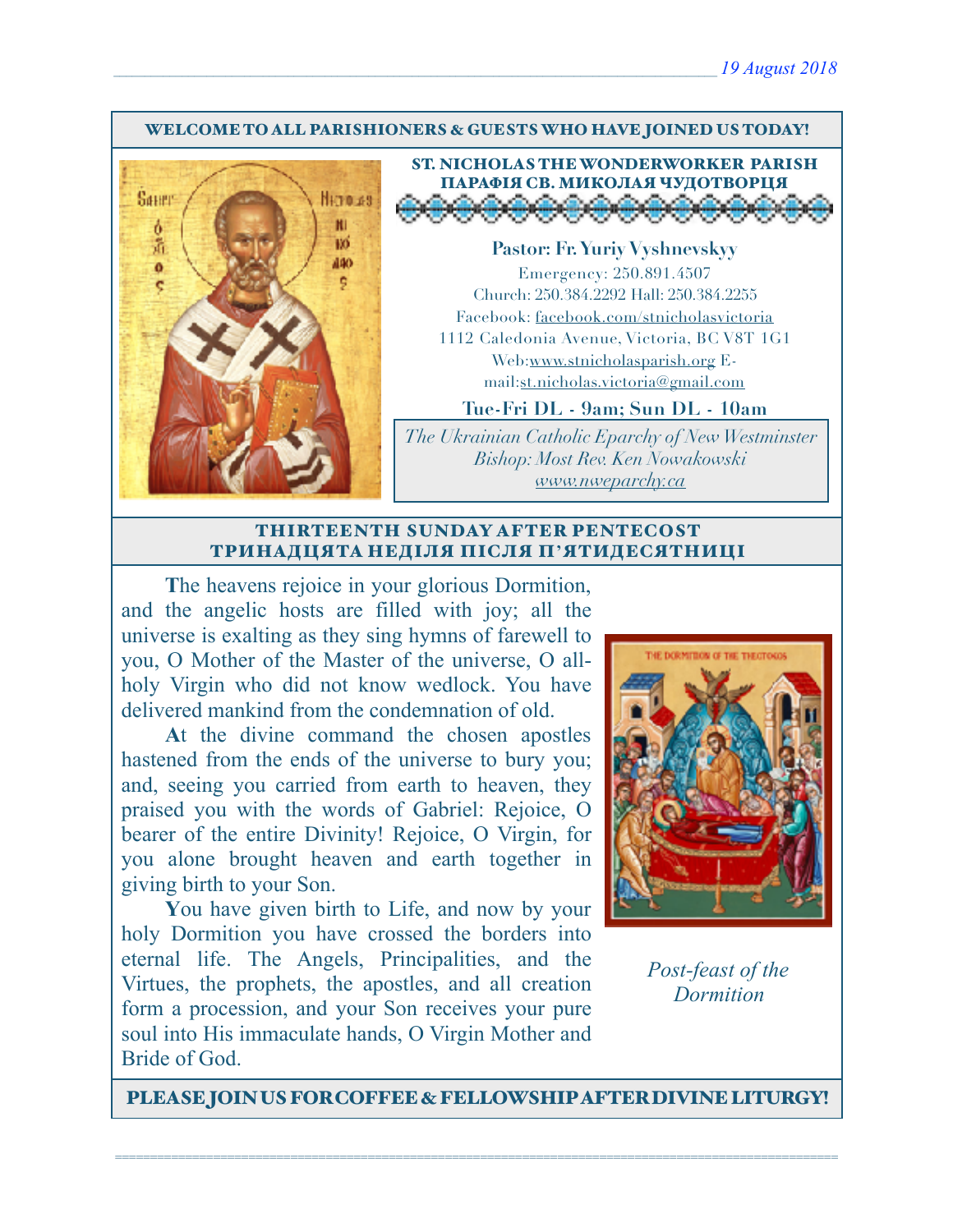| <b>SUNDAY HYMNS</b>                                                                                                                                                                                                                                                                                                                                                                                                                                                                                                                                                                                                                                                                                                         |                 |                                                                         |                                            |                          |  |  |
|-----------------------------------------------------------------------------------------------------------------------------------------------------------------------------------------------------------------------------------------------------------------------------------------------------------------------------------------------------------------------------------------------------------------------------------------------------------------------------------------------------------------------------------------------------------------------------------------------------------------------------------------------------------------------------------------------------------------------------|-----------------|-------------------------------------------------------------------------|--------------------------------------------|--------------------------|--|--|
| <b>OPENING HYMN</b>                                                                                                                                                                                                                                                                                                                                                                                                                                                                                                                                                                                                                                                                                                         |                 | Вихваляйте, Доли Гори / Let Us All say pg. 336-337                      |                                            |                          |  |  |
| <b>COMMUNION HYMN</b>                                                                                                                                                                                                                                                                                                                                                                                                                                                                                                                                                                                                                                                                                                       |                 | Маріє Діво Благословенна/О Virgin Mary, Our Blessed Lady pg. 346-347    |                                            |                          |  |  |
| <b>CLOSING HYMN</b>                                                                                                                                                                                                                                                                                                                                                                                                                                                                                                                                                                                                                                                                                                         |                 |                                                                         | Під Твою Милість рд. 372                   |                          |  |  |
| Please join us today in singing our Sunday hymns!                                                                                                                                                                                                                                                                                                                                                                                                                                                                                                                                                                                                                                                                           |                 |                                                                         |                                            |                          |  |  |
| <b>SUNDAY &amp; DAILY SCHEDULE</b>                                                                                                                                                                                                                                                                                                                                                                                                                                                                                                                                                                                                                                                                                          |                 |                                                                         |                                            |                          |  |  |
| <b>SUNDAY, August 19</b>                                                                                                                                                                                                                                                                                                                                                                                                                                                                                                                                                                                                                                                                                                    |                 | Divine Liturgy - for the Parishioners of St Nicholas Parish             |                                            | 10:00 AM                 |  |  |
| <b>MONDAY, August 20</b>                                                                                                                                                                                                                                                                                                                                                                                                                                                                                                                                                                                                                                                                                                    |                 |                                                                         | <b>NO SERVICESS</b>                        |                          |  |  |
| <b>TUESDAY, August 21</b>                                                                                                                                                                                                                                                                                                                                                                                                                                                                                                                                                                                                                                                                                                   |                 |                                                                         | <b>NO SERVICESS</b>                        |                          |  |  |
| <b>WEDNESDAY, August 22</b>                                                                                                                                                                                                                                                                                                                                                                                                                                                                                                                                                                                                                                                                                                 |                 |                                                                         | <b>NO SERVICESS</b>                        |                          |  |  |
| <b>THURSDAY, August 23</b>                                                                                                                                                                                                                                                                                                                                                                                                                                                                                                                                                                                                                                                                                                  |                 |                                                                         | <b>NO SERVICESS</b>                        |                          |  |  |
| FRIDAY, August 24                                                                                                                                                                                                                                                                                                                                                                                                                                                                                                                                                                                                                                                                                                           |                 |                                                                         | <b>NO SERVICESS</b>                        |                          |  |  |
| <b>SATURDAY, August 25</b>                                                                                                                                                                                                                                                                                                                                                                                                                                                                                                                                                                                                                                                                                                  |                 |                                                                         | <b>NO SERVICESS</b>                        |                          |  |  |
| <b>SUNDAY, August 26</b>                                                                                                                                                                                                                                                                                                                                                                                                                                                                                                                                                                                                                                                                                                    |                 | Divine Liturgy - for the Parishioners of St Nicholas Parish<br>10:00 AM |                                            |                          |  |  |
| Please Note: to request a Divine Liturgy for a special intention, please see Fr. Yuriy to arrange for it!                                                                                                                                                                                                                                                                                                                                                                                                                                                                                                                                                                                                                   |                 |                                                                         |                                            |                          |  |  |
| <b>SUNDAY EPISTLE READERS</b>                                                                                                                                                                                                                                                                                                                                                                                                                                                                                                                                                                                                                                                                                               |                 |                                                                         |                                            |                          |  |  |
| <b>DATE</b>                                                                                                                                                                                                                                                                                                                                                                                                                                                                                                                                                                                                                                                                                                                 | <b>READING</b>  |                                                                         | <b>UKRAINIAN</b>                           | <b>ENGLISH</b>           |  |  |
| <b>SUNDAY, August 19</b>                                                                                                                                                                                                                                                                                                                                                                                                                                                                                                                                                                                                                                                                                                    | 1 Cor. 16:13-24 |                                                                         | Dmytro Maksymiv                            | Graciela Spaciuk-Schwarz |  |  |
| <b>SUNDAY, August 26</b>                                                                                                                                                                                                                                                                                                                                                                                                                                                                                                                                                                                                                                                                                                    | 2 Cor. 1:21-2:4 |                                                                         | Kateryna Yaremyn                           | William Vanderven        |  |  |
| <b>SUNDAY, September 2</b>                                                                                                                                                                                                                                                                                                                                                                                                                                                                                                                                                                                                                                                                                                  | 2 Cor. 4:6-15   |                                                                         | Glikeria Iwanuck<br>Marian Chalifoux       |                          |  |  |
| SUNDAY, September 9                                                                                                                                                                                                                                                                                                                                                                                                                                                                                                                                                                                                                                                                                                         | Gal. 6: 11-18   |                                                                         | Andrij Pelekhatyi<br><b>Robert Herchak</b> |                          |  |  |
| Thank you, Epistle readers, for your service in proclaiming God's Word!                                                                                                                                                                                                                                                                                                                                                                                                                                                                                                                                                                                                                                                     |                 |                                                                         |                                            |                          |  |  |
| <b>2018 PARISH COUNCIL EXECUTIVE</b>                                                                                                                                                                                                                                                                                                                                                                                                                                                                                                                                                                                                                                                                                        |                 |                                                                         | PASTORAL MINISTRY & HOLY MYSTERIES         |                          |  |  |
| SECRETARYRichard DeMerchant - 250.893.3484<br>BAPTISMSby appointment<br>MARRIAGESsix months notice should<br>FINANCIAL SECRETARYDavid Newberry - 250.598.8197<br>be given to the parish priest, and he should be<br>FUNDRAISING/HALL RENTALRobert Herchak - 250.386.7872<br>contacted before any other arrangements are made<br>MAINTENANCEMurray Chapman - 250.658.4769<br>FUNERALSby appointment<br>LITURGICAL COMMITTEEMotria Koropecky - 250.658.3051<br>MEMBER AT LARGECindy Lazaruk - 778.677.9072<br>Bequests & Wills: Leaving a bequeath is a process of giving a donation through your will. It is<br>simply a distribution from your estate to a charitable organization through your last will and testament. It |                 |                                                                         |                                            |                          |  |  |
| can be as small or as large a donation as you wish. It is important that you talk to your lawyer about the<br>process. In your kindness please remember St Nicholas the Wonderworker Ukrainian Catholic Church in<br>your bequeath and will. If anyone wishes to make such a bequeath in their will, the following clause may<br>be included or added to a will: "I give, devise, and bequeath to St Nicholas the Wonderworker Ukrainian<br>Catholic Parish - 1112 Caledonia Avenue, Victoria BC, V8T 1G1, the sum of \$ (or % of my<br>estate), to be used for the benefit of the parish and it's pastoral activities."                                                                                                    |                 |                                                                         |                                            |                          |  |  |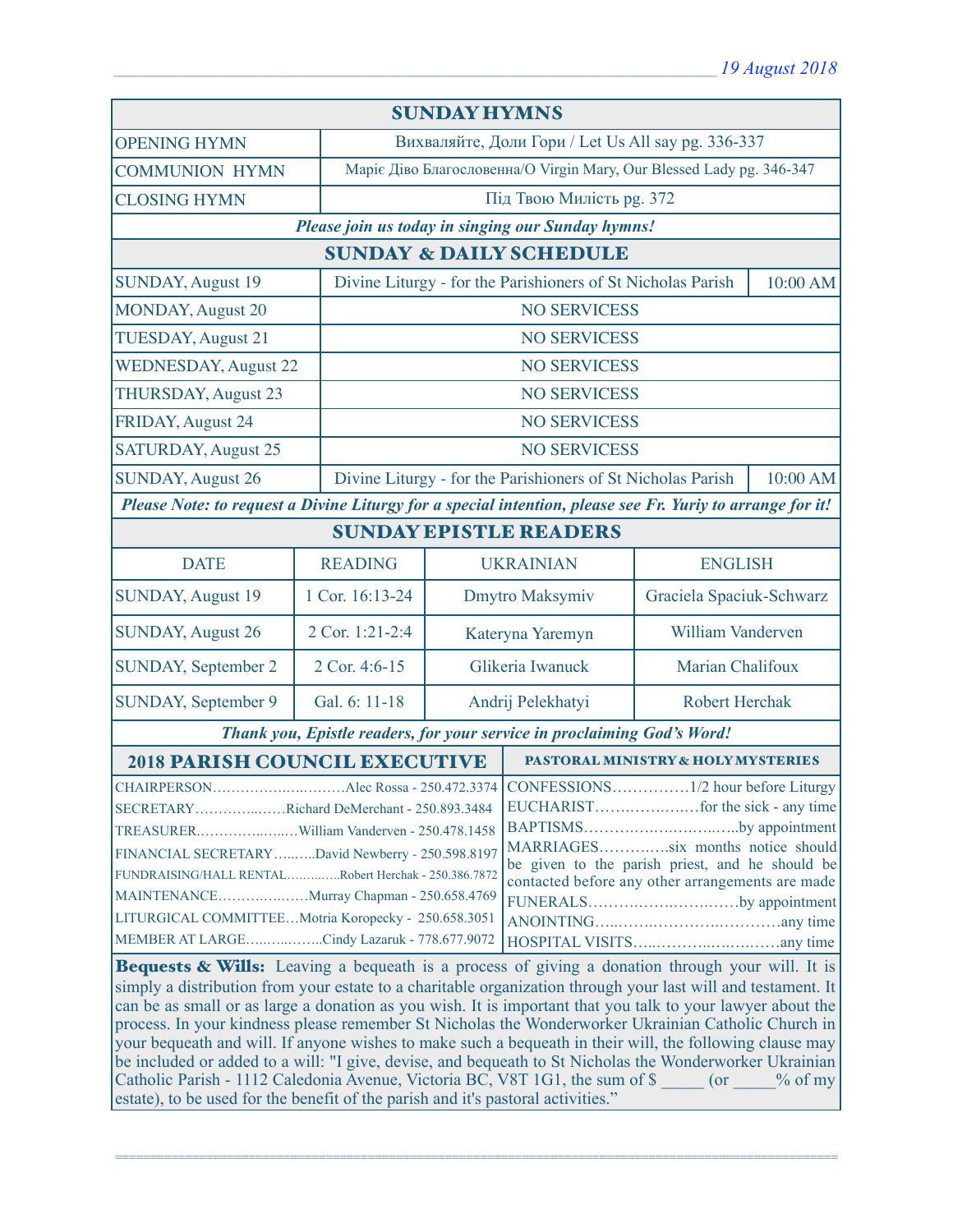## **Vibrant Parish Prayer**

**O** God, Creator of Heaven and Earth! Because of your indescribable love for us, you sent your Only-Begotten Son, Our Lord and Saviour, Jesus Christ - The Way, The Truth, and The Life and our Salvation. In His name, we turn to You. Strengthen our hearts and minds in Christian love and in unity of purpose as we strive to build a Vibrant Parish. Give us the grace to model our lives according to the Word of God. Instill in us the desire to pray and to celebrate the Holy Mysteries as one Christian Family in our Parish Community. Inspire us to follow Your great command to be a servant to the less fortunate among us! Grant this, O Lord, through the mercies and love for mankind of Your Only-Begotten Son with whom You are blessed, together with Your All-Holy, Good and Life-Giving Spirit, now and forever and ever. Amen!



## **St. Nicholas Parish**

**A Place To Encounter The Living Christ** Through the word, the Holy Mysteries & Prayer, Serving One's Neighbor, Leadership Fostering & Serving Unity and Missionary Spirit (His Beatitude Sviatoslav)



### **Молитва Живої Парафії**

**Г**осподи Ісусе Христе, Пастирю Добрий, як колись Ти пригорнув заблуканих овечок, щоб вони пізнали Твій голос і були Твоїм стадом, так і сьогодні глянь ласкаво з небесних висот на нашу парафію та зішли на неї Твого Святого Духа, щоб вона була місцем пізнання радості Доброї Новини. Скріплюй нас Твоєю присутністю та єднай нас кожночасно в молитві. Даруй нам духа служіння ближньому, щоб у нашій парафії кожний міг зустріти Тебе, милостивого Бога. Благослови наш духовний провід Твоєю мудрістю і дай, щоб ніхто з нас не шкодував ні часу, ні талантів, ні матеріальних дібр для розбудови Твого царства. Єднай нас у мирі та злагоді, щоб ми були Твоєю спільнотою любові. Всели в нас місійного духа, щоб ми стали тим світилом євангельського слова, молитви і добрих діл, що кличе кожного до участі в Божественному житті, щоб славилося, Спасе, Твоє Ім'я з безначальним Твоїм Отцем та пресвятим, благим і животворящим Твоїм Духом нині, і повсякчас, і на віки віків. Амінь.

# DIVINE LITURGY PROPERS

*The Divine Liturgy - An Anthology for Worship: Liturgy - pg. 270-318; propers - pg. 341 The Liturgy prescribed for today is that of St. John Chrysostom.* 

**Troparion, Tone 4:** When the disciples of the Lord learned from the angel\* the glorious news of the resurrection\* and cast off the ancestral condemnation,\* they proudly told the apostles:\* "Death has been plundered!\* Christ our God is risen,\* granting to the world great mercy."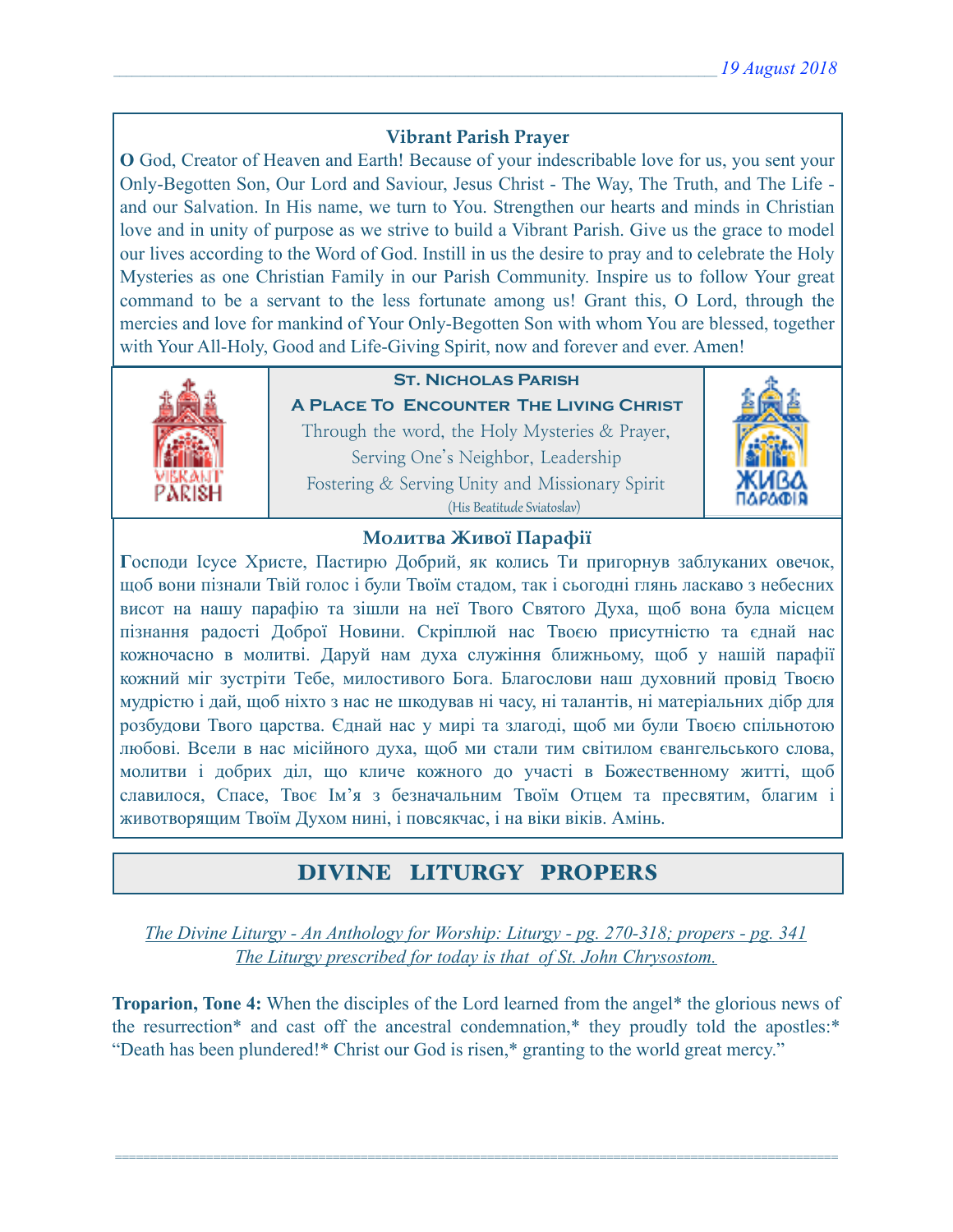**Troparion, Tone 1:** In giving birth you retained your virginity,\* in falling asleep you did not abandon the world, O Mother of God.\* You passed into life, for you are the Mother of Life,\* and by your prayers\* you deliver our souls from death.

**Glory: Kontakion, Tone 4:** My Saviour and Deliverer from the grave\* as God raised out of bondage the children of the earth\* and shattered the gates of Hades;\* and as Master, He rose on the third day.

**Now: Kontakion, Tone 2:** The tomb and death could not hold the Mother of God,\* unceasing in her intercession and unfailing hope of patronage,\* for, as the Mother of Life, she was transferred to life\* by Him Who had dwelt in her ever-virgin womb.

**Prokeimenon, Tone 4:** How great are Your works, O Lord\* You have made all things in wisdom. *Verse:* Bless the Lord, O my soul: O Lord my God, You are exceedingly great.

**Epistle - 1 Cor. 16:13-24 - A Reading from the 1st Letter of Saint Apostle Paul to Corinthians:** Brothers and Sisters, keep alert, stand firm in your faith, be courageous, be strong. Let all that you do be done in love. Now, brothers and sisters, you know that members of the household of Stephanas were the first converts in Achaia, and they have devoted themselves to the service of the saints; I urge you to put yourselves at the service of such people, and of everyone who works and toils with them. I rejoice at the coming of Stephanas and Fortunatus and Achaicus, because they have made up for your absence; for they refreshed my spirit as well as yours. So give recognition to such people. The churches of Asia send greetings. Aquila and Prisca, together with the church in their house, greet you warmly in the Lord. All the brothers and sisters send greetings. Greet one another with a holy kiss. I, Paul, write this greeting with my own hand. Let anyone be accursed who has no love for the Lord. Our Lord, come! The grace of the Lord Jesus be with you. My love be with all of you in Christ Jesus. Amen.

**Апостол - 1 Кор. 16:13-24 - До Коринтян 1-e Послання Святого Апостола Павла Читання:** Браття і сестри, чувайте, стійте у вірі, будьте мужні, кріпіться. Нехай усе у вас діється в любові. А благаю вас, брати: Ви знаєте родину Степани, що вона первісток Ахаї і що вони віддали себе святим на службу; то щоб і ви також піддавалися таким людям і кожному, хто трудиться та працює з ними. Я тішуся приходом Степани, Фортуната й Ахаїка: вони вашу неприявність заступили, бо заспокоїли мій дух і ваш. Отож, шануйте таких. Вітають вас Церкви азійські, Вітають вас у Господі сердечно Акила і Прискилла з їхньою домашньою Церквою. Всі брати вас вітають. Вітайте один одного святим цілунком. Привіт моєю рукою, Павловою. Як хтось не любить Господа, анатема на нього! "Маран ата!" Благодать Господа Ісуса з вами! Любов моя з усіма вами у Христі Ісусі. Амінь.

**Alleluia, Tone 4:** *Verse:* Poise yourself and advance in triumph and reign in the cause of truth, and meekness, and justice. *Verse:* You have loved justice and hated iniquity.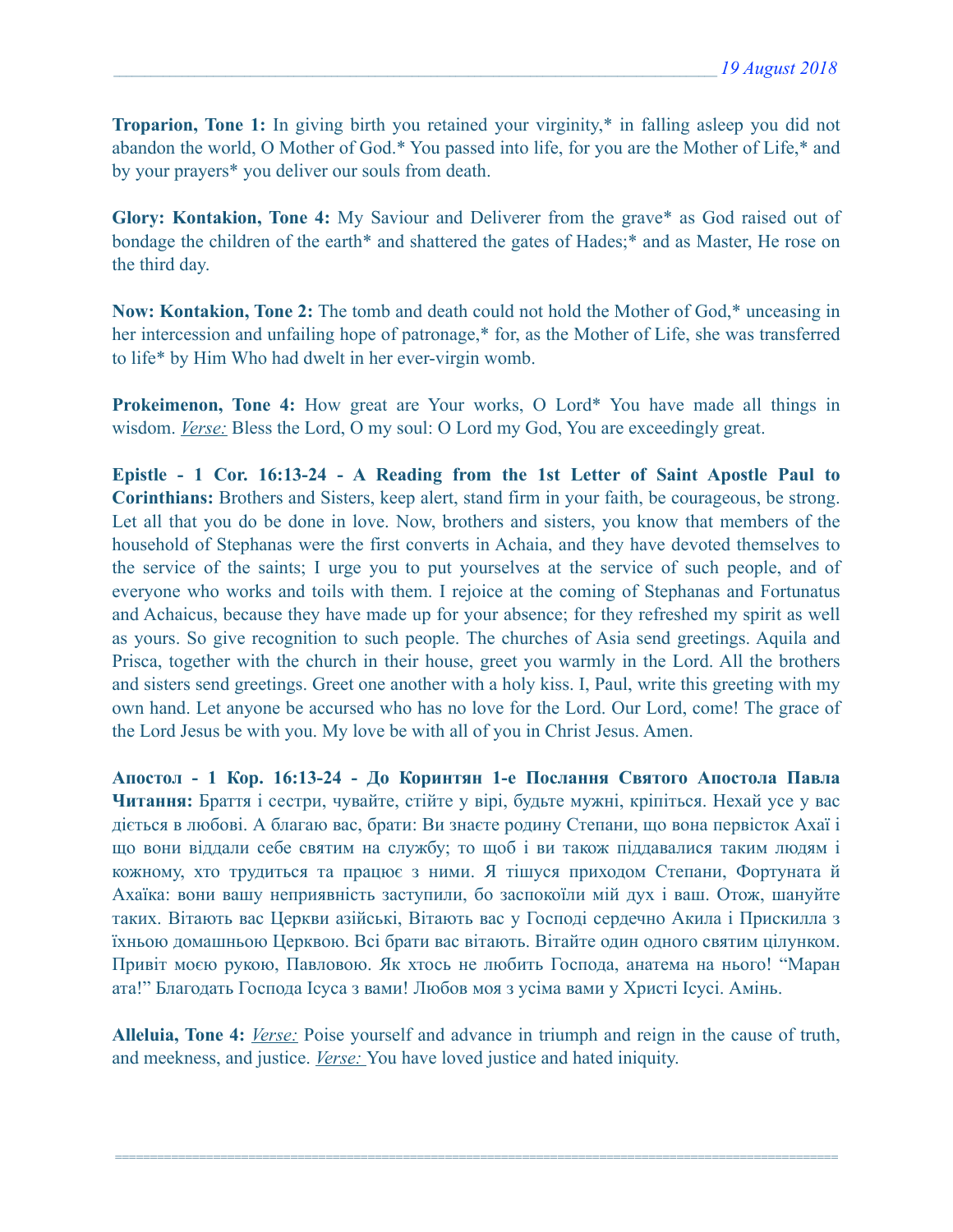**Gospel - Matthew 21:33-42 -** At that time the Lord told this parable: "There was a landowner who planted a vineyard, put a hedge around it, dug a wine press in it, and built a tower. Then he leased it to tenants and went on a journey. When vintage time drew near, he sent his servants to the tenants to obtain his produce. But the tenants seized the servants and one they beat, another they killed, and a third they stoned. Again he sent other servants, more numerous than the first ones, but they treated them in the same way. Finally, he sent his son to them, thinking, 'They will respect my son.' But when the tenants saw the son, they said to one another, 'This is the heir. Come, let us kill him and acquire his inheritance.' They seized him, threw him out of the vineyard, and killed him. What will the owner of the vineyard do to those tenants when he comes?" They answered him, "He will put those wretched men to a wretched death and lease his vineyard to other tenants who will give him the produce at the proper times." Jesus said to them, "Did you never read in the scriptures: 'The stone that the builders rejected has become the cornerstone; by the Lord has this been done, and it is wonderful in our eyes?'"

**Євангеліє - Матея 21:33-42 -** Сказав Господь притчу оцю: "Був один чоловік-господар, що насадив виноградник. Він обвів його огорожею, видовбав у ньому чавило, вибудував башту, винайняв його виноградарям і відійшов. Коли ж настала пора винозбору, послав він слуг своїх до виноградарів, щоб узяти від них плоди, йому належні. А виноградарі, схопивши його слуг, кого побили, кого вбили, кого ж укаменували. Тоді він послав інших слуг, більше від перших, але ті вчинили й з ними те саме. Наприкінці послав до них свого сина, кажучи: Матимуть пошану до мого сина. Та виноградарі, узрівши сина, заговорили між собою: Це спадкоємець. Нумо, вб'ємо його й заберемо собі його спадщину. І взявши його, вивели геть з виноградника й убили. Отож, коли прибуде господар виноградника, що зробить з тими виноградарями?" "Лютих люто вигубить", – відповіли йому, – "а виноградник винаймить іншим виноградарям, що будуть давати йому плоди його своєчасно." Тоді Ісус сказав їм: "Чи в Письмі не читали ви ніколи: Камінь, що відкинули будівничі, став каменем наріжним? Від Господа це сталось і дивне в очах наших."

*Instead of* **"It is truly..."** *we sing:* Seeing the pure one's falling asleep, angels marvelled in wonder how the Virgin could ascend from earth to heaven.

**Irmos:** O pure Virgin, in you are conquered the bounds of nature,\* for childbirth remains virginal and death is betrothed to life.\* Virgin after childbearing and alive after death, O Mother of God,\* never cease to save your inheritance.

**Communion Hymn:** Praise the Lord from the heavens;\* praise Him in the highest.\* Alleluia, alleluia,\* alleluia.

**Prayer After Holy Communion:** Having been made worthy to partake in a mystical way of Your immaculate Body and precious Blood, O Christ our God, I acclaim and bless, worship and glorify You, and proclaim the greatness of Your saving acts, now and for ever and ever. Amen. *(more Prayers After Holy Communion on pg. 324-326 in the Anthology book).*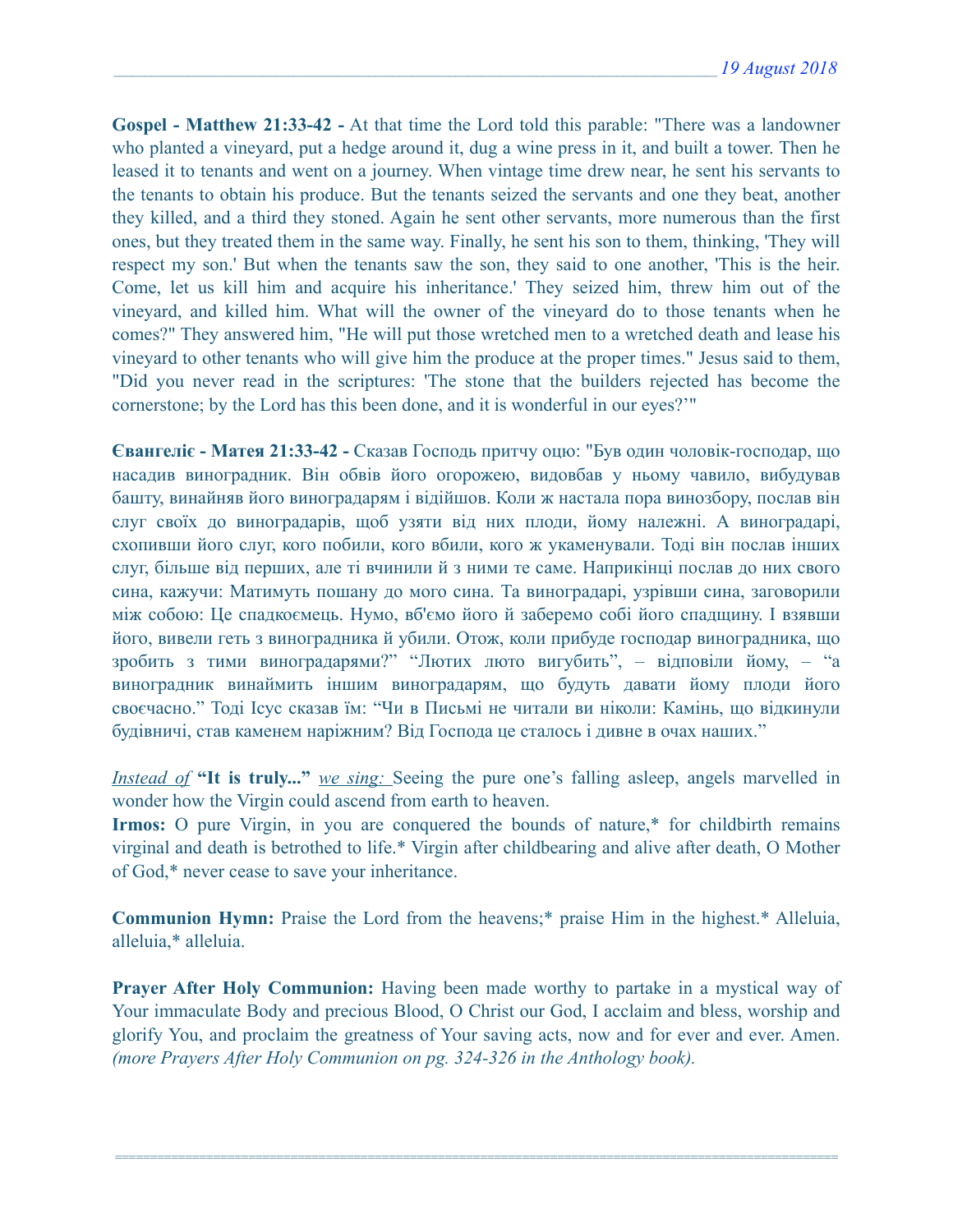**Молитва По Святім Причастю:** Таїнственно удостоївшись бути причасником Твого пречистого тіла і чесної крови, Христе Боже, оспівую і благословлю, поклоняюся, і славлю, і величаю спасіння Твої, Господи, нині і повсякчас, і на віки вічні. Амінь. *(більше Молитов По Святім Причастю на ст. 80-87 в маленькій книжечці "Божественна Літургія")*.

## ANNOUNCEMENTS

- ✦**HAPPY BIRTHDAY** to GRAYSON HUCULAK and all those who celebrated their birthdays this past week. May the Lord Our God continue to bless you abundantly and the Holy Mother of God protects you at all times. Многая Літа!
- ✦**TODAY BLESSING OF THE FLOWERS:** as we celebrate the Post-Feast of the Dormition of the Mother of God (Aug 15) today, right after Divine Liturgy we will be blessing flowers.
- ✦**PLEASE NOTE:** as Fr. Yuriy will be on holidays till August 26, Fr. Joe Ostopowich will be celebrating Liturgies on Sundays, August 12, 19, 26. In case of emergency please phone a hospital chaplain at 250.889.3761, 250.388.5571. In the event of the funeral please contact Fr. Joe at 604.763.3639
- ✦**PRAYER REQUEST:** Please keep in your prayers GORD HRYHORYSHEN, CORNELL BABIE and other members of our parish, our family and friends who are ailing, in hospitals, nursing homes and those who are not able to join actively in their community.
- ✦**ST. NICHOLAS BOOK STORE:** The Divine Liturgy An Anthology of Worship **\$25**; "Christ Our Pascha" Catechism of the Ukrainian Catholic Church/"Христос Наша Пасха" Катехизм Української Католицької Церкви - **\$25**; "Sing to Our God" hymn book - **\$15**; Молитовник "Прийдіте Поклонімся" - **\$10**.
- ✦**TRAVELING ICON:** Anyone interested in gracing their home with Christ The Teacher Icon can call Darlene DeMerchant at 250.727.3837.
- ✦**PARISH CALENDAR OF BIRTHDAYS & ANNIVERSARIES:** If you would like to be included in our Parish Calendar of Birthday and Anniversary celebrations, please put date in our calendar located at the church vestibule. Each week, we will list the names in our parish bulletin so we can celebrate these happy occasions together!
- ✦**JOIN OUR CHOIR:** Do you enjoy singing? Please consider joining our St Nicholas Parish Choir and remember that we ALWAYS looking for new members! Contact Motria Koropecky for details at 250.658.3051.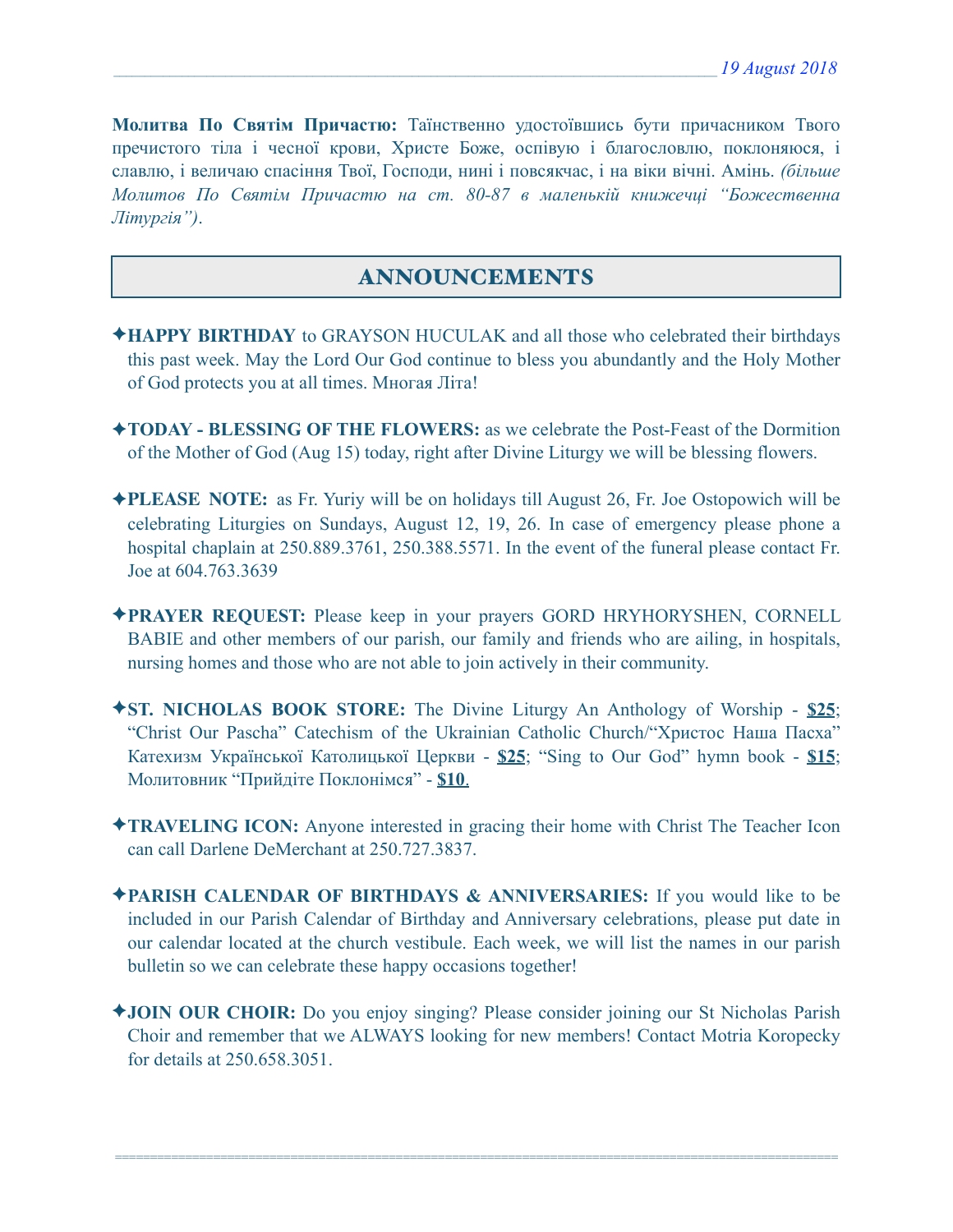- ✦**CATECHISM ANNOUNCEMENT:** "*And they were bringing to Him also the infants, in order that He may be touching them; but after the disciples saw it, they rebuked them. But Jesus called them to Himself and said, Let alone the little children to come to Me, and cease hindering them; for of such is the kingdom of God*." We are happy to welcome all children to our St. Nicholas The Wonderworker catechism program. Weekly classes are scheduled Sunday morning during Divine Liturgy. We want your children to learn more about their Catholic faith, sacred scripture, feast days, and religious practices and customs of the Ukrainian Catholic church. If you have any questions, please do not hesitate to contact Marian Chalifoux at 250.507.1005.
- ✦**THRIFTY'S PRE-PAID FOOD CARDS** We all have to buy groceries. Why not have 6% of it returned back to the church at no extra charge! Cards are available in \$100, \$200, and \$500 denominations. Talk to Alec after today's liturgy to pre- order your cards. We need to sell A LOT of them! We encourage you to consider purchasing them for yourselves as gifts too.
- ✦**BE A STEWARD:** Have you ever wondered what more can you do to help our parish? Here are some suggestions: **Steward** of property security; **Steward** of grounds cleaning; **Steward** of cleaning church; **Steward** of church linen; **Steward** of outreach; **Steward** of caring; **Steward** of prayer; **Steward** of service. Quite often, our homebound or senior members, once active in their younger years, want to find purpose in their senior years. It's not only about doing but about "BEING" present to others. Contact Fr. Yuriy **OR** Darlene DeMerchant for more information. You will be amazed how "BEING" can make a difference.
- ✦**PARISH LIBRARY:** please visit our parish library and browse through the books on spirituality, church history, iconography, history of the Ukrainians in Canada, children's books and more… The library is located in the church vestibule. Please use a library book sign out form when borrowing a book.
- ✦**SUNDAY COFFEE VOLUNTEERS** act as hosts and serve light refreshments following the Sunday morning Divine Liturgy, providing an opportunity for the faithful to socialize with friends and visitors following their shared worship experience. We thank all of our parishioners who kind volunteer to serve refreshments. Whether you are new to the Parish, or are a longtime members, please join us for coffee. Please speak with Robert if you would like to volunteer.
- ✦**WE SHARE THE AIR:** Please keep it healthy and fragrant free. Someone in this area is scent-sitive. The chemicals used in scented products can make some people sick, especially those with fragrance sensitivities, asthma, allergies and other respiratory ailments. PLEASE DO NOT \*wear perfume, cologne, lotion, aftershave and other fragrances; \*USE unscented personal care products. Be Sensitive to Others. Thank you for your understanding. *St. Nicholas parish.*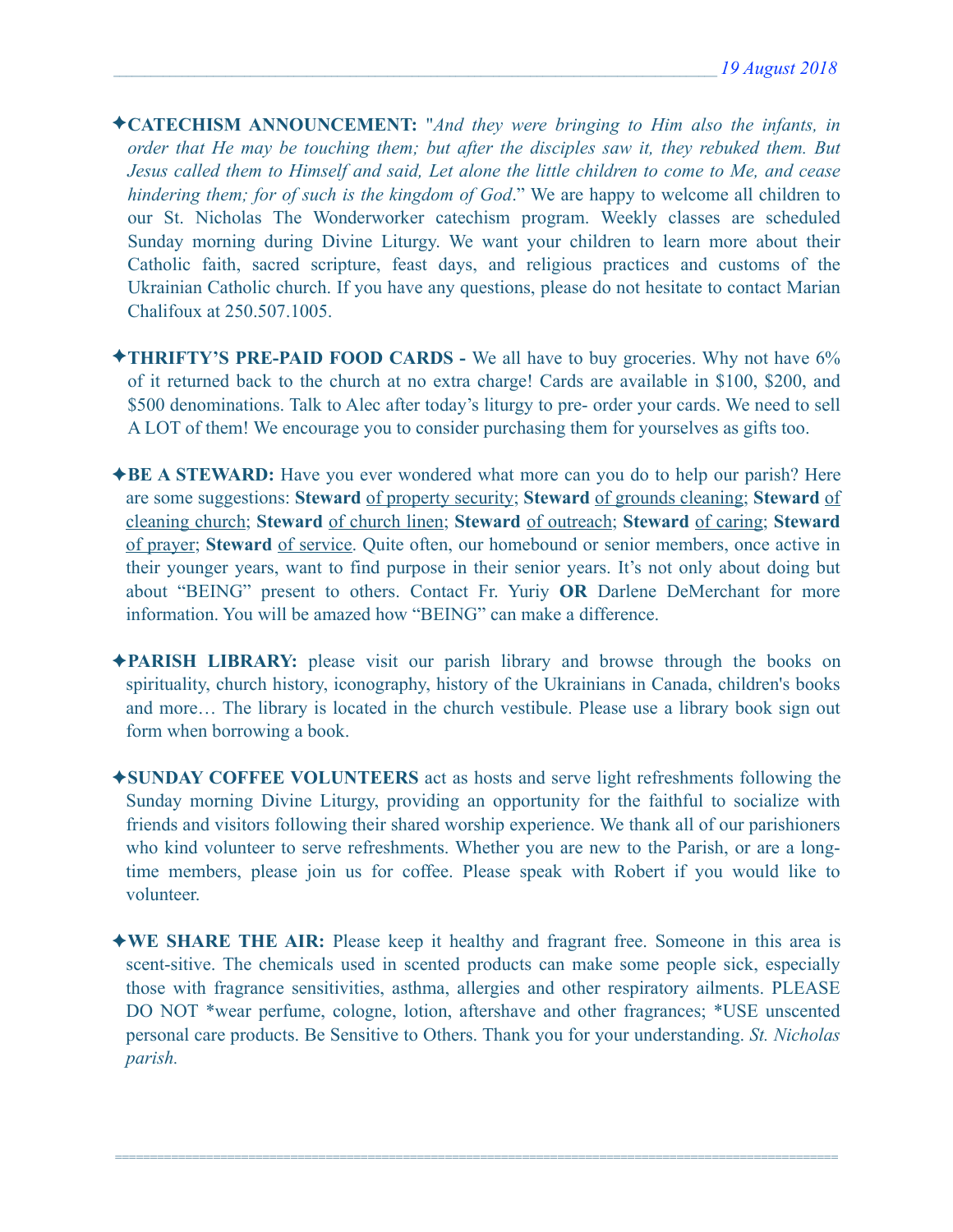### READING THE CATECHISM *"CHRIST - OUR PASCHA"*



### *2. The Holy Mysteries of Healing*

*#447* As a consequence of our first parents' fall, human will became weakened. The capacity to recognize and choose the good was also enfeebled. In their relations with God and neighbour and in their attitude towards themselves and their environment, human persons began to be guided not by love and self-



giving but by an egotistic exploitation of the other for personal and consumeristic gain. A consequence of the Fall is the loss of every person's wholeness. This manifests itself in physical and spiritual suffering, in sickness and death.

*#448* Christ came into the world to heal and save the human race, to renew the wholeness lost by human persons. During his earthly life, Christ, the healer of human souls and bodies, remitted sins and healed the sick. After his Ascension, he continues to do this in his Church by the power of the Holy Spirit in the Holy Mysteries of Repentance and Holy Anointing.

#### *a. The Holy Mystery of Repentance*

*#449* The Holy Mystery of Repentance (or Confession) is a marvellous manifestation of God's love and mercy towards us sinners. This is because the Lord does not reject us and does not turn away from us when we, having been washed of our sins in Baptism and endowed with divine grace, sin again through malice or weakness. Indeed, the Lord awaits our repentance. He forgives us if we repent and confess our sins (see Lk 15:12-32).

*#450* In the celebration of the Holy Mystery of Repentance, the Church actualizes the words of the Lord to the apostles: "Receive the Holy Spirit. If you forgive the sins of any, they are forgiven them; if you retain the sins of any, they are retained" ( Jn 20:22-23). Every priest continues the apostolic ministry in the Mystery of Repentance when he absolves the faithful of their sins and reconciles them with the Church. The priest pronounces the prayer of absolution (the loosing from the bondage of sin) and every penitent thereby receives Christ's forgiveness.

### *1) Spiritual Struggle and Repentance*

*#451* The vocation of the Christian to share in the life of Christ and to participate in his mission requires unceasing efforts in the spiritual struggle with passions and sins: "For our struggle is not against enemies of blood and flesh, but against the rulers, against the authorities, against the cosmic powers of this present darkness, against the spiritual forces of evil in the heavenly places" (Eph 6:12). The spiritual struggle of the Christian begins with the public